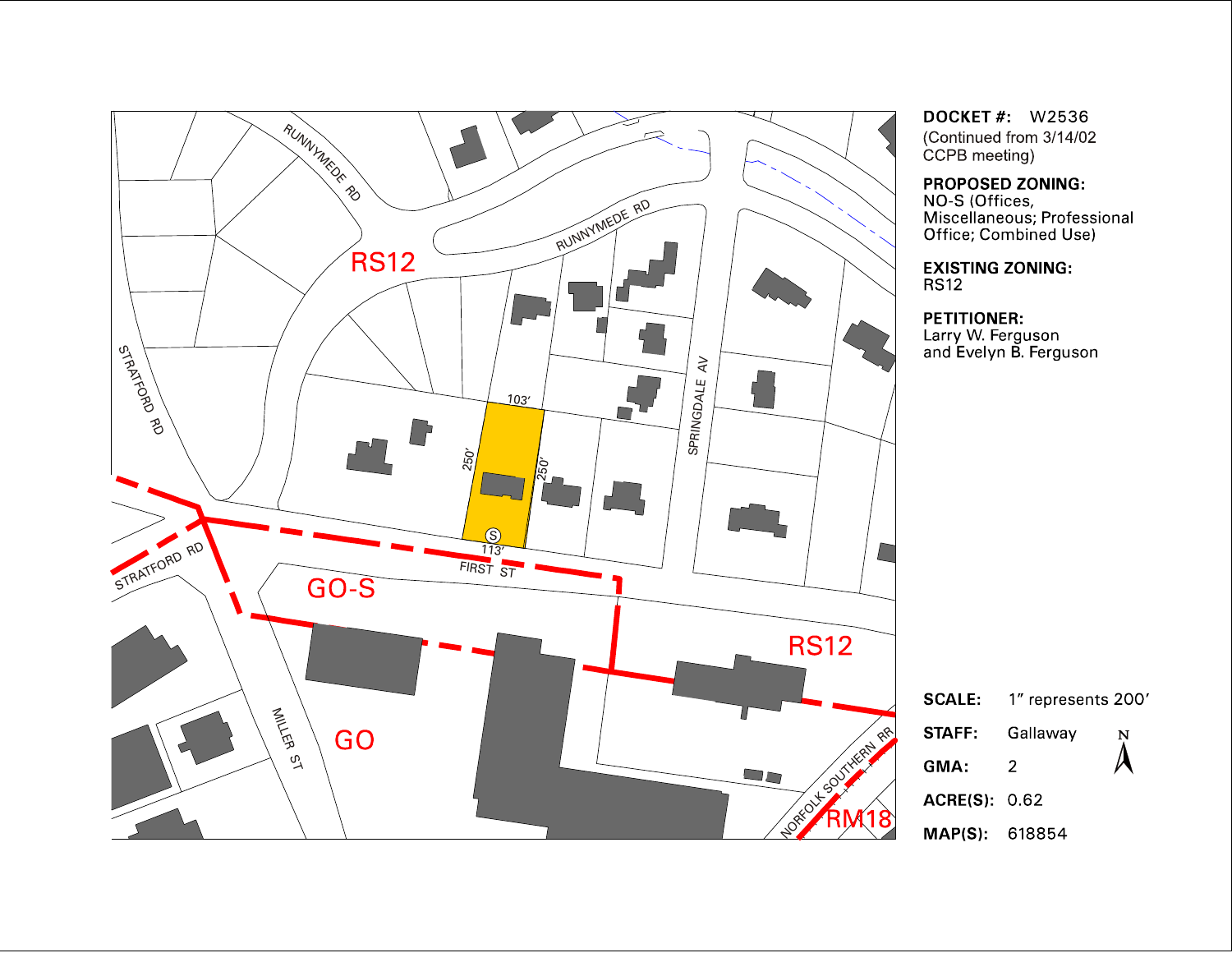May 20, 2002

Larry W. Ferguson and Evelyn B. Ferguson 1917 W. First St. Winston-Salem, NC 27104

RE: ZONING MAP AMENDMENT W-2536

Dear Mr. and Ms. Ferguson:

The attached report of the Planning Board to the Board of Aldermen is sent to you at the request of the Aldermen. You will be notified by the City Secretary's Office of the date on which the Aldermen will hear this petition.

Sincerely,

A. Paul Norby, AICP Director of Planning

pc: City Secretary's Office, P.O. Box 2511, Winston-Salem, NC 27102 Don Nielsen, 100 N. Cherry Street, Winston-Salem, NC 27101 Steve Calaway, 1330 Ashley Square, Winston-Salem, NC 27103 Lou Davis, 118 Springdale, Winston-Salem, NC 27104 Astra Stroebel, 1952 Runnymede, Winston-Salem, NC 27104 Bob Law, 1912 Runnymede, Winston-Salem, NC 27104 Debra Sizemore, Lot 5 Runnymede, Winston-Salem, NC 27104 Barbara Lentz, 1851 Runnymede Rd., Winston-Salem, NC 27104 M.A. Leight, 313 S. Main St., Winston-Salem, NC 27101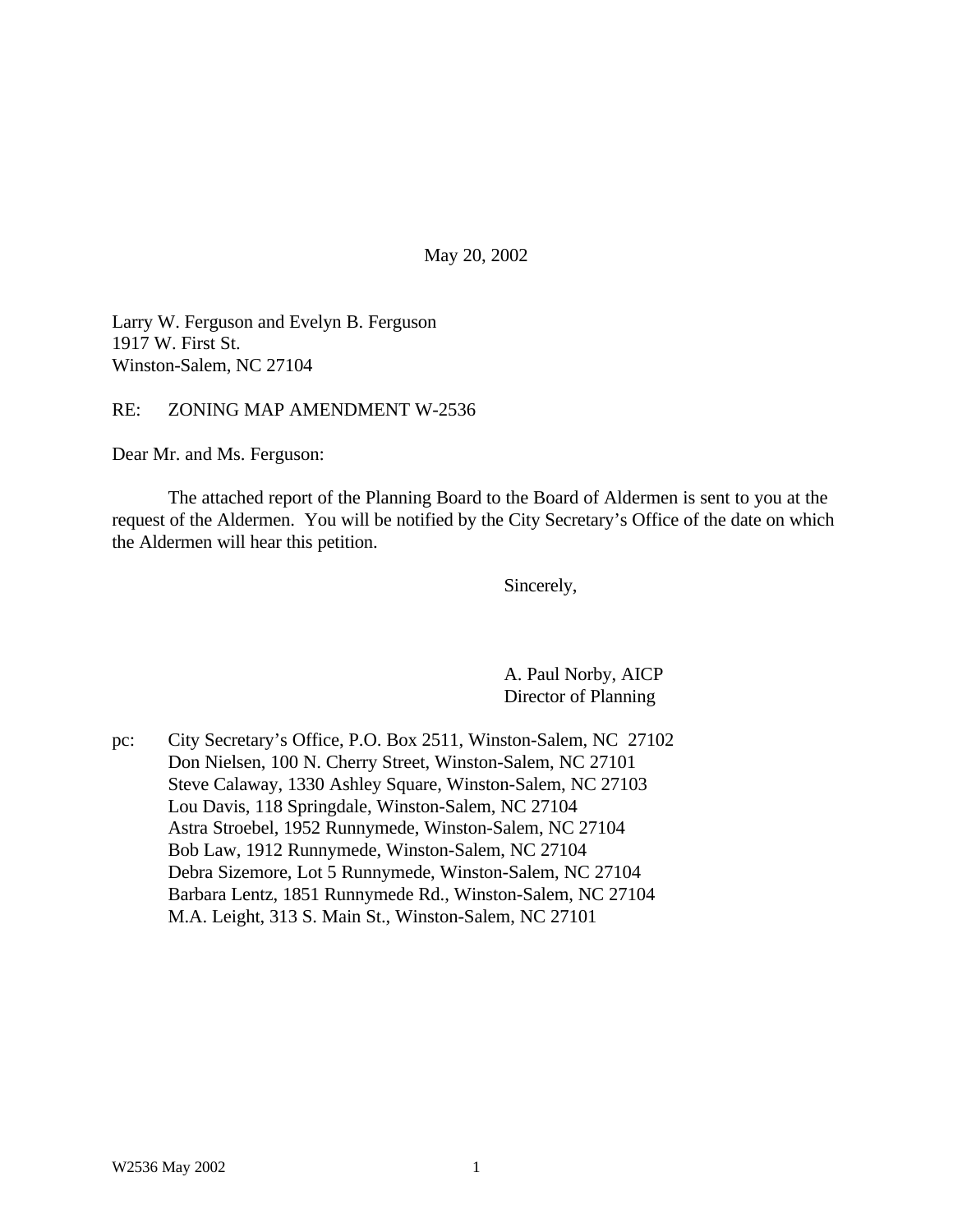# **ACTION REQUEST FORM**

**DATE**: May 20, 2002 **TO**: The Honorable Mayor and Board of Aldermen **FROM**: A. Paul Norby, AICP, Director of Planning

# **BOARD ACTION REQUEST**:

Request for Public Hearing on Zoning Petition of Larry W. Ferguson and Evelyn B. Ferguson

## **SUMMARY OF INFORMATION**:

Zoning Map Amendment of Larry W. Ferguson and Evelyn B. Ferguson from RS-12 to NOS (Neighborhood Office- Special Use):property is located at 1917 W. First St. Winston-Salem, NC. (Zoning Docket W-2536).

## **PLANNING BOARD ACTION**:

| <b>MOTION ON PETITION: DENIAL</b> |                                           |
|-----------------------------------|-------------------------------------------|
| <b>FOR:</b>                       | Bost, Clark, Folan, King, Norwood, Powell |
| <b>AGAINST:</b>                   | Avant, Doyle                              |
| <b>SITE PLAN ACTION:</b>          | DENIAL                                    |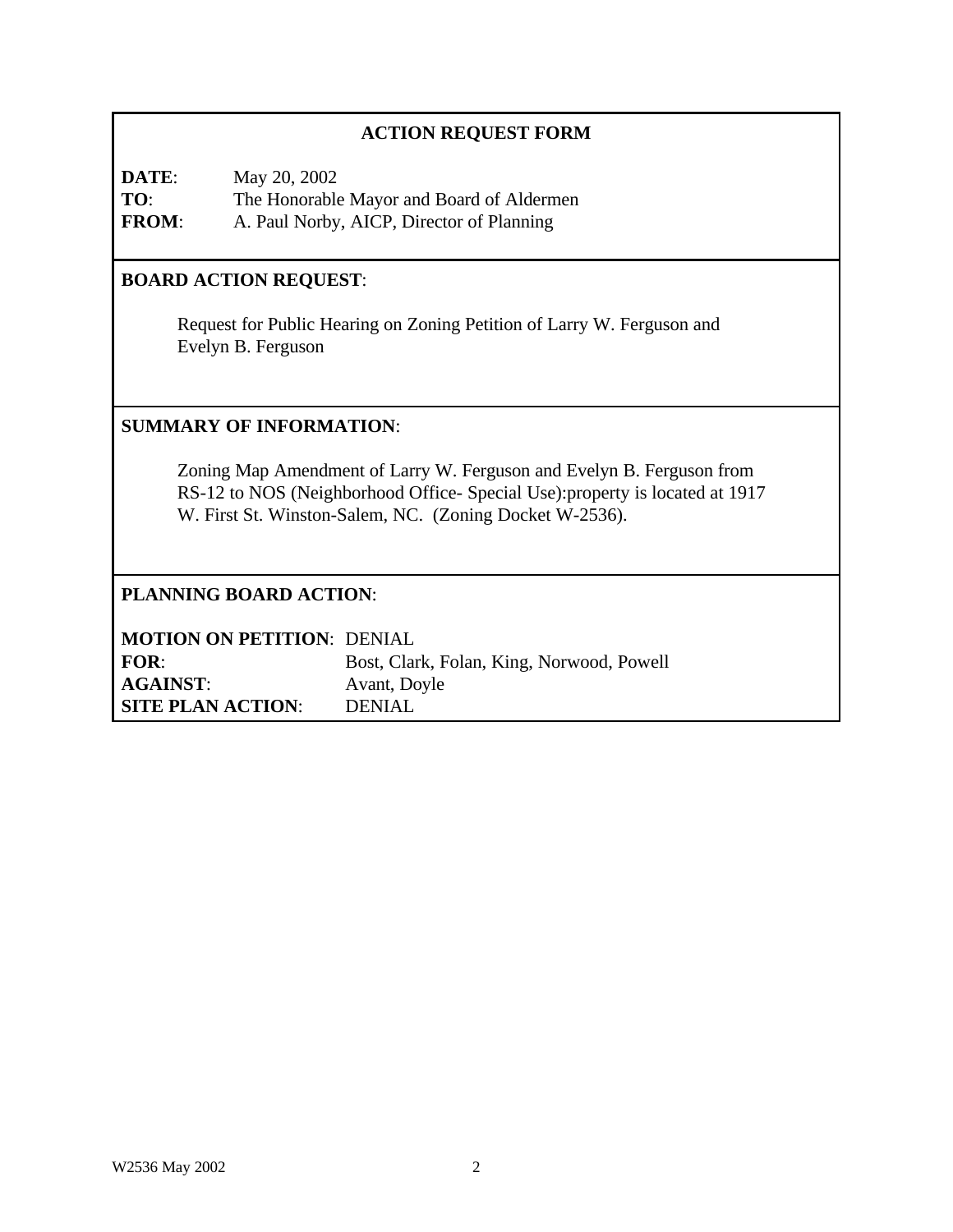#### CITY ORDINANCE - SPECIAL USE

Zoning Petition of Larry W. Ferguson and Evelyn B. Ferguson, Docket W-2536

AN ORDINANCE AMENDING THE WINSTON-SALEM CITY ZONING ORDINANCE AND THE OFFICIAL ZONING MAP OF THE CITY OF WINSTON-SALEM, N.C.

\_\_\_\_\_\_\_\_\_\_\_\_\_\_\_\_\_\_\_\_\_\_\_\_\_\_\_\_\_\_\_\_\_

BE IT ORDAINED by the Board of Aldermen of the City of Winston-Salem as follows: Section 1. The Winston-Salem City Zoning Ordinance and the Official Zoning Map of the City of Winston-Salem, N.C. are hereby amended by changing from RS-12 to NO-S (Offices, Miscellaneous; Professional Office; Combined Use) the zoning classification of the following described property: Tax Block 1318, Tax Lot 003A, and 002R

Section 2. This Ordinance is adopted after approval of the site plan entitled Larry W.

Ferguson and Evelyn B. Ferguson and identified as Attachment "A" of the Special Use District Permit issued by the Board of Aldermen the \_\_\_\_\_\_\_ day of \_\_\_\_\_\_\_\_\_\_\_\_\_\_\_\_, to Larry W. Ferguson and Evelyn B. Ferguson.

Section 3. The Board of Aldermen hereby directs the issuance of a Special Use District Permit pursuant to the Zoning Ordinance of the *Unified Development Ordinances* for a development to be known as Larry W. Ferguson and Evelyn B. Ferguson. Said Special Use District Permit and site plan with associated documents are attached hereto and incorporated herein.

Section 4. This Ordinance shall be effective from and after its adoption.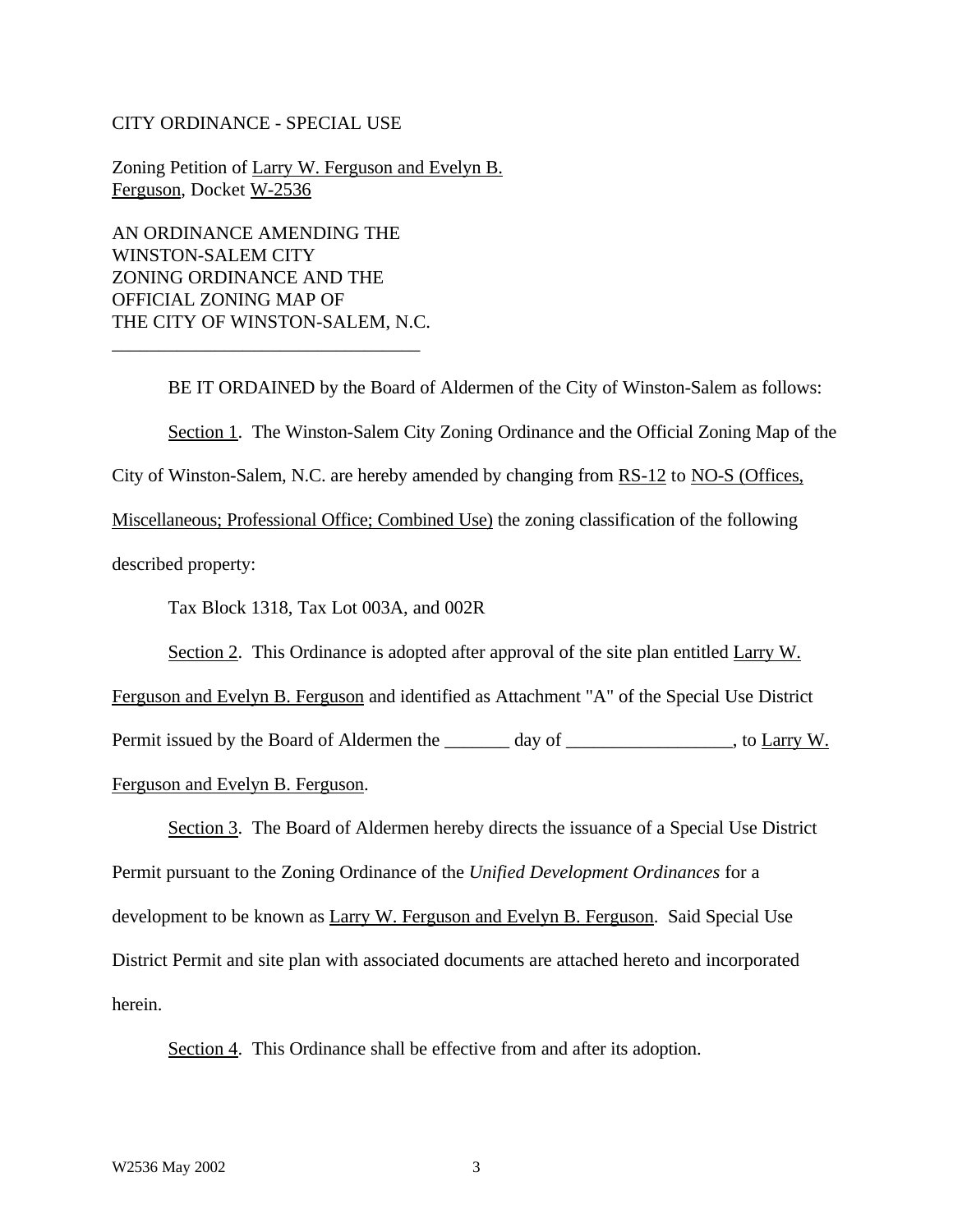### CITY - SPECIAL USE DISTRICT PERMIT

### SPECIAL USE DISTRICT PERMIT

Issued by the Board of Aldermen

of the City of Winston-Salem

The Board of Aldermen of the City of Winston-Salem issues a Special Use District Permit for the site shown on the site plan map included in this zoning petition of Larry W. Ferguson and Evelyn B. Ferguson, (Zoning Docket W-2536). The site shall be developed in accordance with the plan approved by the Board and bearing the inscription: "Attachment A, Special Use District Permit for NO-S (Offices, Miscellaneous; Professional Office; Combined Use), approved by the Winston-Salem Board of Aldermen the \_\_\_\_\_\_ day of \_\_\_\_\_\_\_\_\_\_\_\_\_\_\_\_\_\_, 20\_\_\_\_" and signed, provided the property is developed in accordance with requirements of the NO-S zoning district of the Zoning Ordinance of the *Unified Development Ordinances*, the Erosion Control Ordinance, and other applicable laws, and the following additional conditions be met:

• NO ADDITIONAL CONDITIONS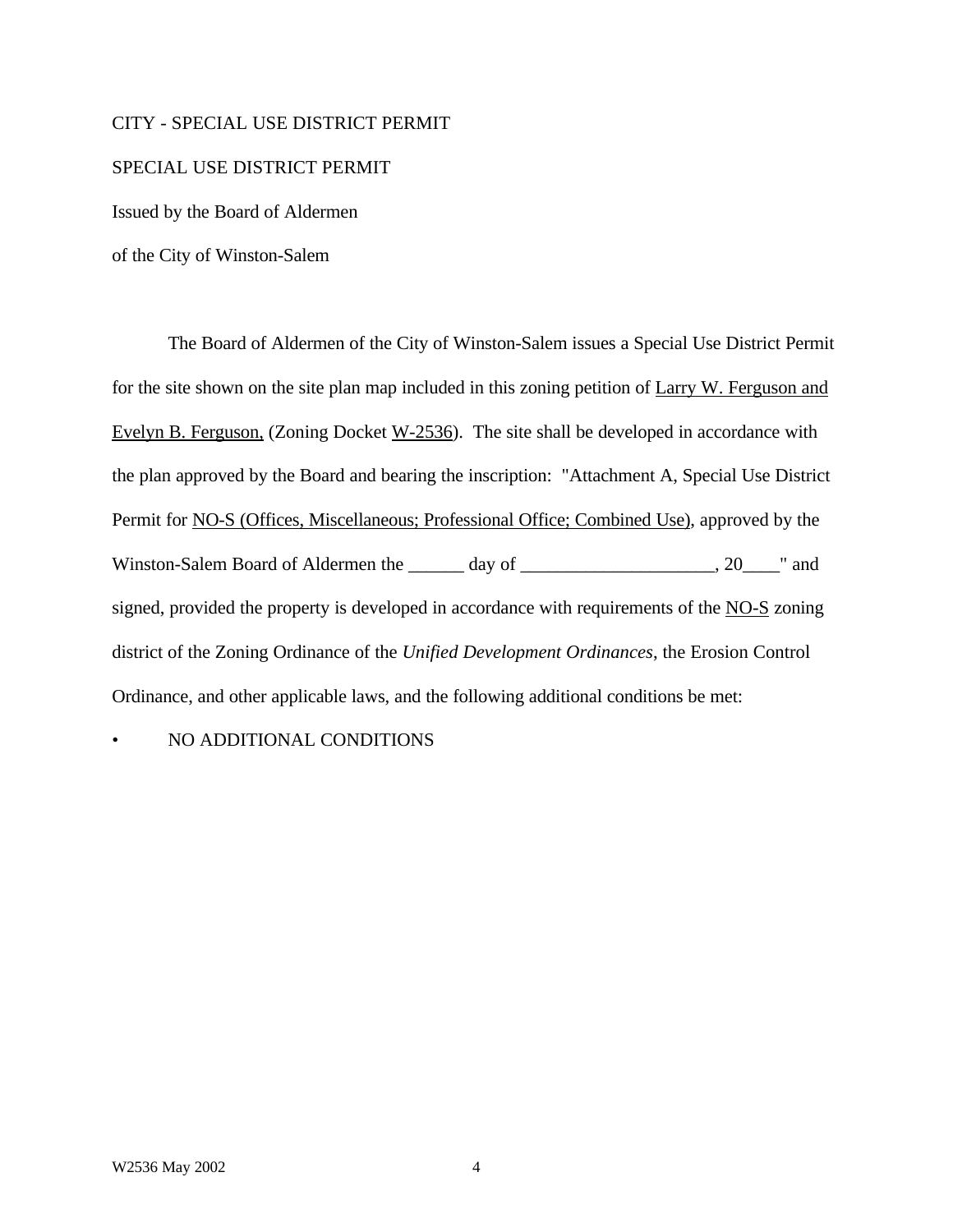## **DRAFT ZONING STAFF REPORT**

#### **DOCKET #** W-2536

**STAFF:** Suzy Gallaway

Petitioner(s): Larry W. Ferguson and Evelyn B. Ferguson

Ownership: Same

### **CONTINUANCE HISTORY**

Continued from the March 14, 2002 Planning Board Meeting at the request of the Planning Board to allow the petitioners to meet with neighbors and to allow two other zoning petitions to be submitted and heard at the same meeting.

### **REQUEST**

From: RS-12 Residential Single Family District; minimum lot size 12,000 sf

To: NO-S Neighborhood Office District (Offices, Miscellaneous; Professional Office; and Combined Use)

Both general and special use district zoning were discussed with the applicant(s) who decided to pursue the zoning as requested.

Acreage: 0.62 acre

#### **LOCATION**

Street: North side of First Street west of Springdale Avenue.

Jurisdiction: City of Winston-Salem.

Ward: Northwest.

#### **SITE PLAN**

Proposed Use: Offices, Miscellaneous; Professional Office; Combined Use.

Square Footage: 2,485 sf.

W2536 May 2002 5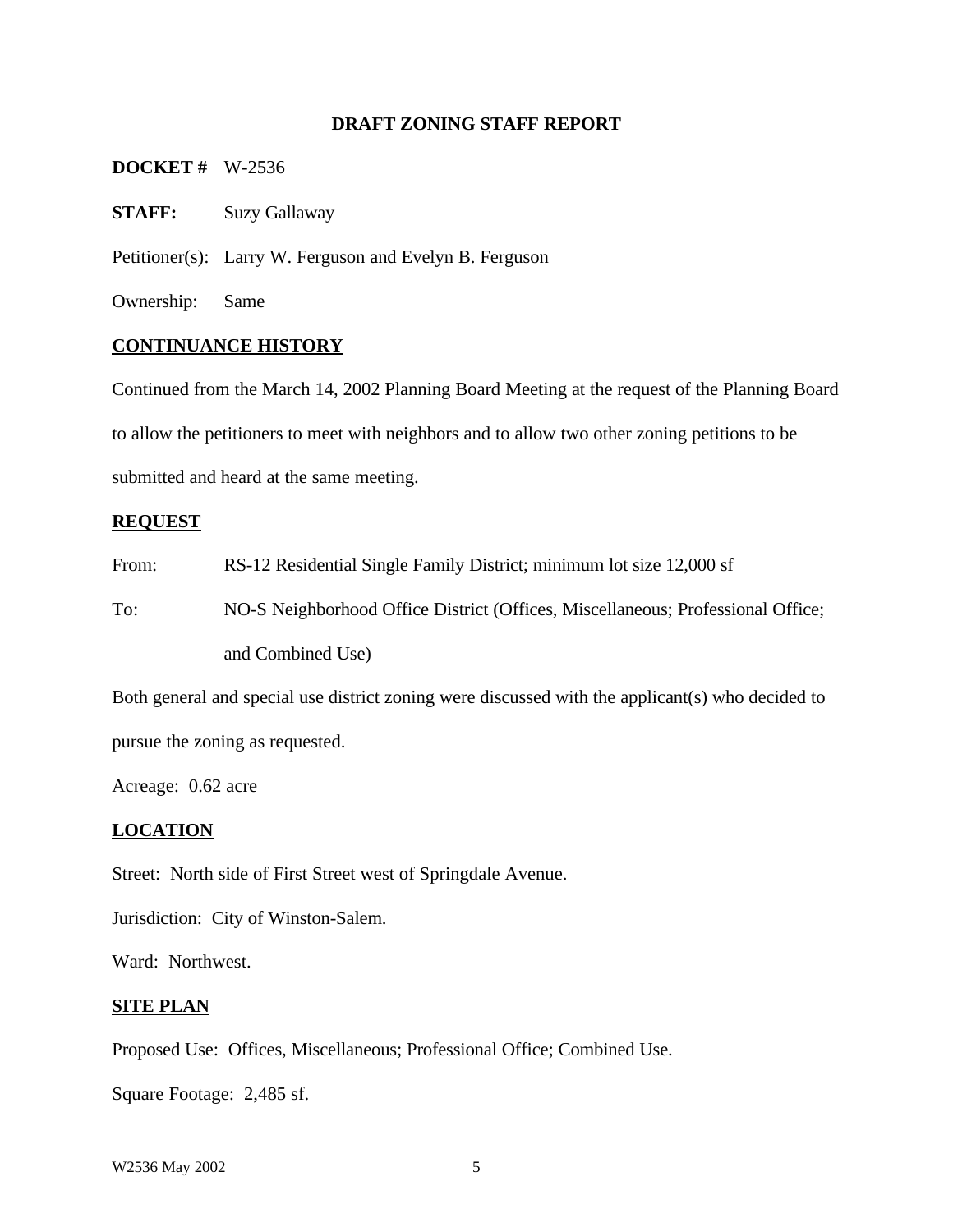Building Height: Two story.

Parking: Required: 8; proposed: 8.

Bufferyard Requirements: Type I where parking is adjacent to residentially zoned property.

Vehicular Use Landscaping Standards Requirements: UDO Standards apply.

## **PROPERTY SITE/IMMEDIATE AREA**

Existing Structures on Site: Single Family structure.

Adjacent Uses:

| North -     | Single Family homes, zoned RS-12.      |
|-------------|----------------------------------------|
| East -      | Single Family homes, zoned RS-12.      |
| South -     | Offices, zoned GO-S and GO.            |
| Southeast - | Convalescent Care, zoned RS-12 and GO. |
| West -      | Single Family home, zoned RS-12.       |

### **GENERAL AREA**

Character/Maintenance: Well-maintained single family homes and businesses.

Development Pace: Moderate.

#### **PHYSICAL FEATURES/ENVIRONMENTAL REVIEW**

Impact on Existing Features: Site is already developed with residential structure which is proposed to be adaptively reused for offices. Some grading may occur in rear to provide

parking.

Topography: The property slopes from an approximate elevation of 980 in the southwest portion

of the site to an approximate elevation of 890 in the northeast portion of the site.

Watershed: Site is not within the boundaries of a water supply watershed.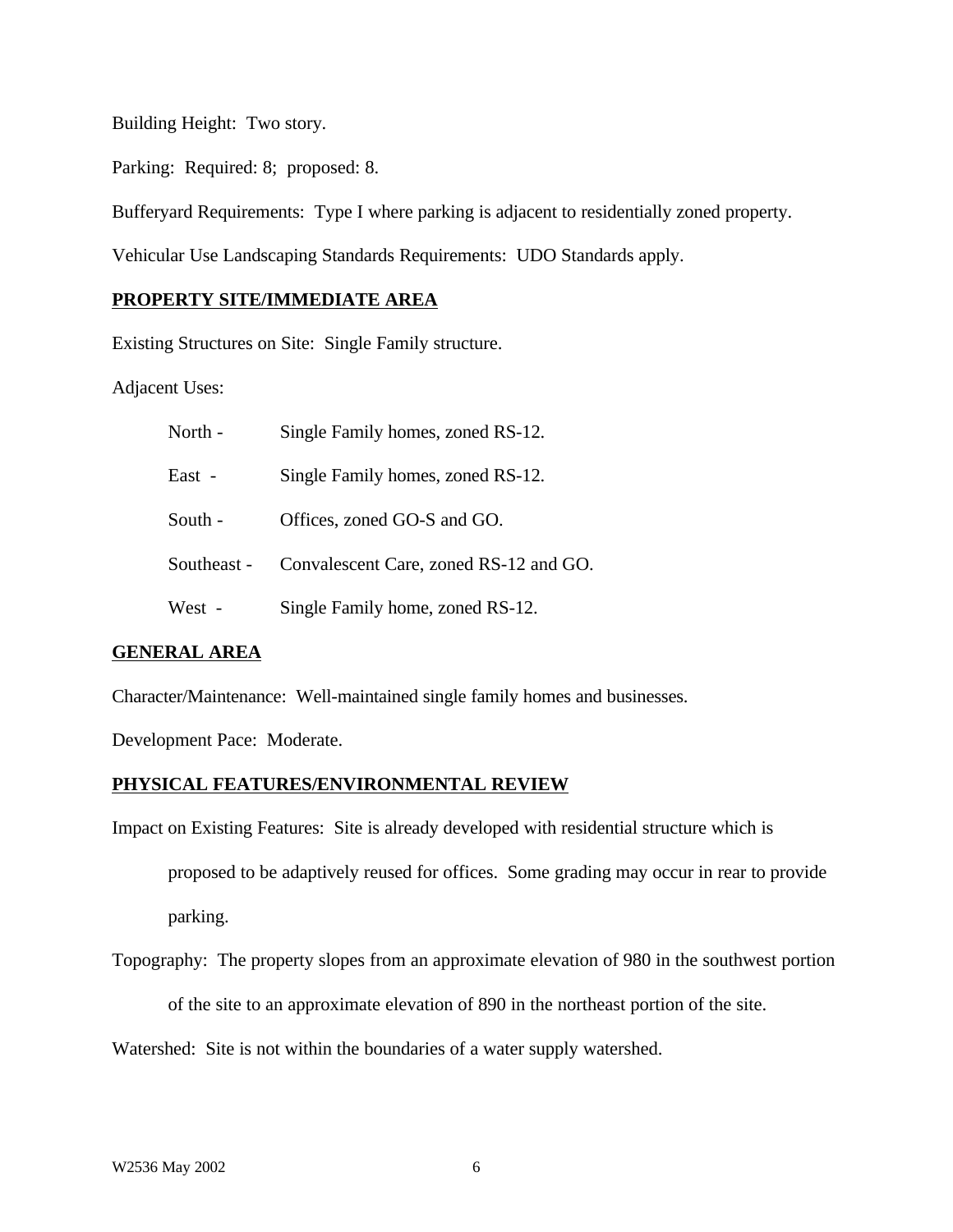### **TRANSPORTATION**

Direct Access to Site: First Street via Miller Street and Stratford Road.

Street Classification: First Street - major thoroughfare; Miller Street - minor thoroughfare; Stratford Road - minor thoroughfare.

Average Daily Traffic Count/Estimated Capacity at Level of Service D (Vehicles per Day):

First Street between Stratford Road and Springdale Avenue = 16,000/12,700

Miller Street between Country Club Road and Business  $40 = 14,000/22,100$ 

Stratford Road between Country Club Road and Buena Vista Road = 15,000/16,100

Trip Generation/Existing Zoning: RS-12

0.62 x 43,560/12,000 = 2 units x 9.57 (SFR Trip Rate) = 19 Trips per Day

Trip Generation/Proposed Zoning: NO-S

 $2,485/1,000 \text{ x } 11.01$  (General Office Trip Rate) = 27 Trips per Day

Sidewalks: Both sides of First Street.

Transit: Route 19, along First Street.

#### **HISTORY**

Relevant Zoning Cases:

- 1. W-1961; RM-18 to NO; approved May 15, 1995; southwest side of First Street northwest of Cloverdale Avenue; 0.18 acre; Planning Board and staff recommended approval.
- 2. W-1354; R-5 to R-1-S (after UDO conversion, the permitted use would be: Parking, Commercial); approved May 5, 1986; southeast corner of West First Street and Miller Street; 1.64 acres; Planning Board and staff recommended approval.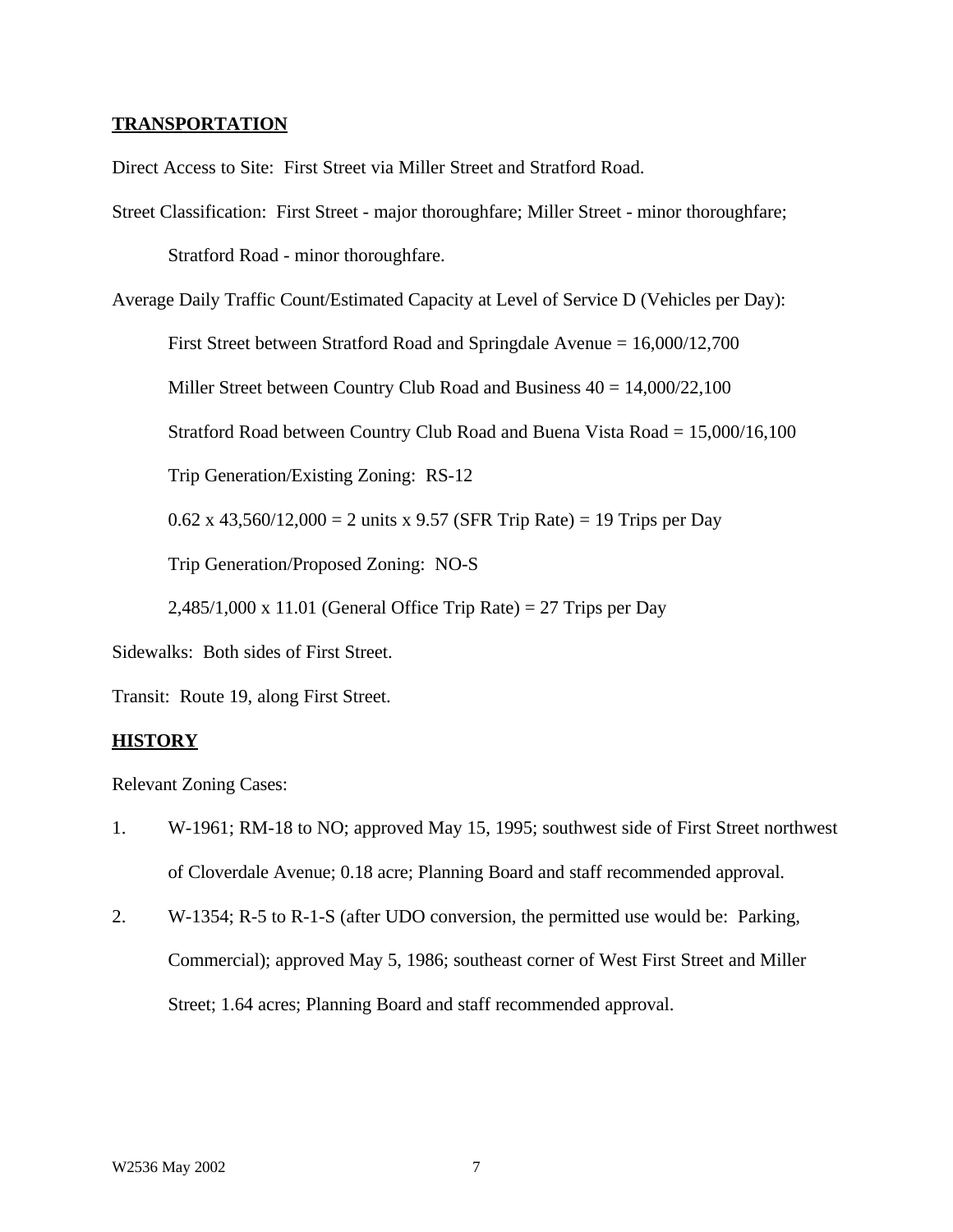3. W-1779; R-1 and R-5 to R-1-S (after UDO conversion, the permitted uses would be: Offices, Miscellaneous; Professional Office; Banking and Financial Services); approved August 3, 1992; southwest corner of South Stratford Road and Country Club Road; 2.77 acres; Planning Board and staff recommended approval.

### **CONFORMITY TO PLANS**

GMP Area (*Legacy*): Urban Neighborhoods (GMA 2).

Relevant Comprehensive Plan Recommendation(s): Rehabilitation and reuse of existing structures is encouraged; nonresidential development should be compatible with nearby residential areas; protect existing neighborhoods through rehabilitation, redevelopment and revitalization; protect residential areas from inappropriate commercial or industrial encroachment.

Area Plan/Development Guide: The site is not within the boundaries of a development guide or an area plan.

#### **ANALYSIS**

This petition was continued from the March 14, 2002 Planning Board meeting so the Board could consider two other rezoning requests at the same meeting. This site is located between the other two requests. The petitioner has submitted this request to rezone the property from RS-12 to NO-S (Offices, Miscellaneous; Professional Office; and Combined Use). The petitioner would like to convert the existing single family residence to office space. Combined Use would allow for the structure to be used as a residential building in combination with the requested office uses. First Street in front of the subject site is currently over its traffic capacity by 26 percent, or 3,300 trips per day. Although this request in itself would put eight more trips per day than the existing single family use, it would also set a precedent for the expansion of non-residential uses on the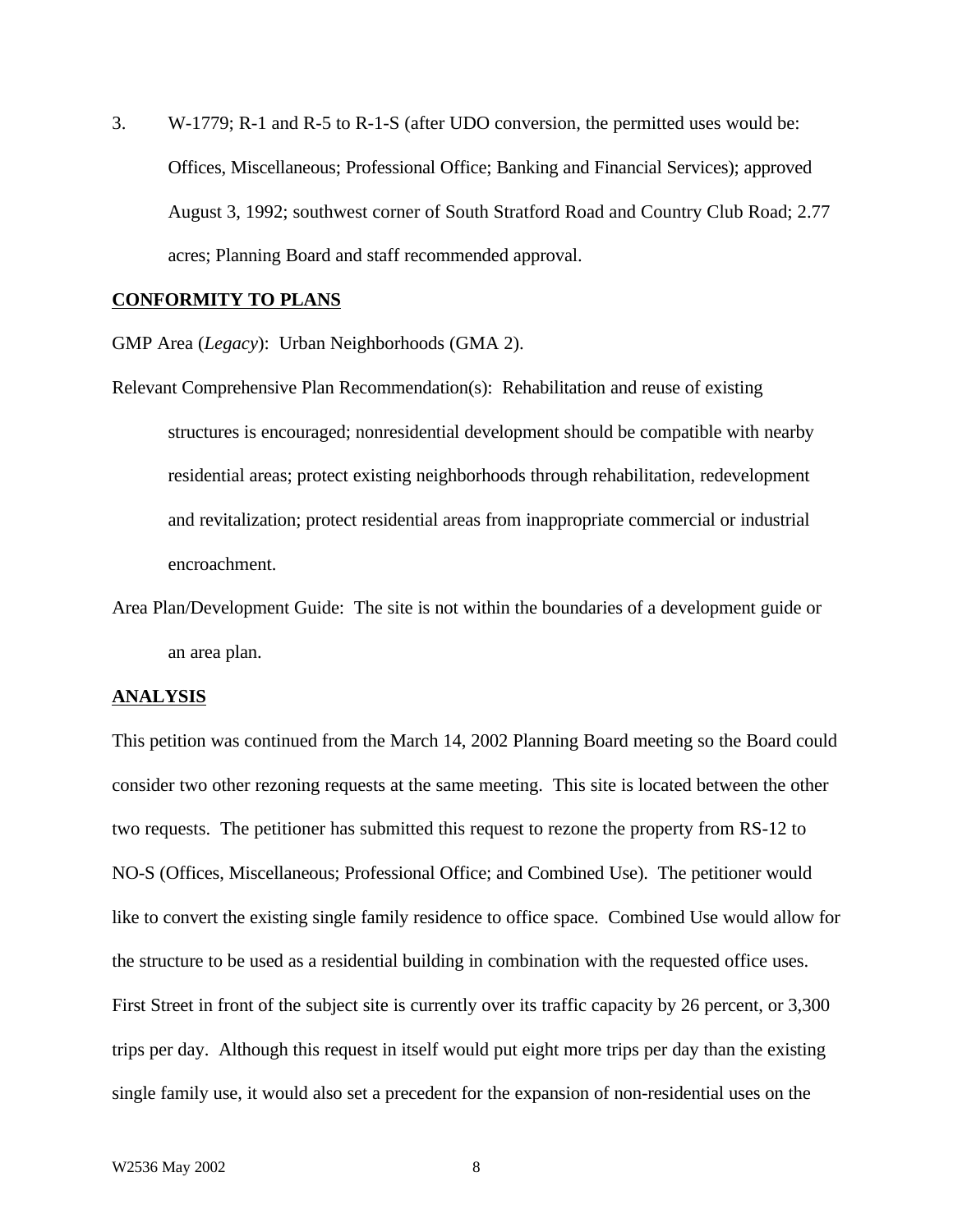north side of First Street. Traffic alone is not a reason for a change to non-residential zoning, as there are many other busy roads in the County including North Stratford Road and Country Club Road in the immediate area with viable residential along them.

The properties across First Street from the subject site have been zoned for office uses since 1968 when comprehensive zoning was established. The commercial buildings are set back from First Street from 100 to 110 feet and have street trees and landscaping serving as a buffer from the subject property and the other single family homes. Most of the homes along First Street also have deep setbacks and street trees to help buffer from both traffic on First Street as well as the office buildings on the south side of First Street.

In staff's opinion, the north block face including this site continues to remain viable for single family use. The office buildings have been located across First Street for around 30 years, yet the homes have not deteriorated as a result. The office buildings on the opposite side of First Street have substantial setbacks and adequate buffering. The established group of single family homes themselves have large setbacks, ranging from 75 feet to 90 feet, with the subject property being set back from First Street 80 feet. There are many conveniently located services in the immediate area that are ideal for residents. The area already has a good mixture of uses, that is well-defined and compatible with the residential uses. Introducing non-residential uses on the north side of First Street would migrate the transition point from non-residential to residential to the northern lot lines of the houses on the north block face of First Street. It would put a cloud of uncertainty over nearby land that could effect the development of the vacant infill residential lots immediately to the northwest of this property on Runnymede Road.

There currently is no area plan for this area. Without an area plan, it would be premature to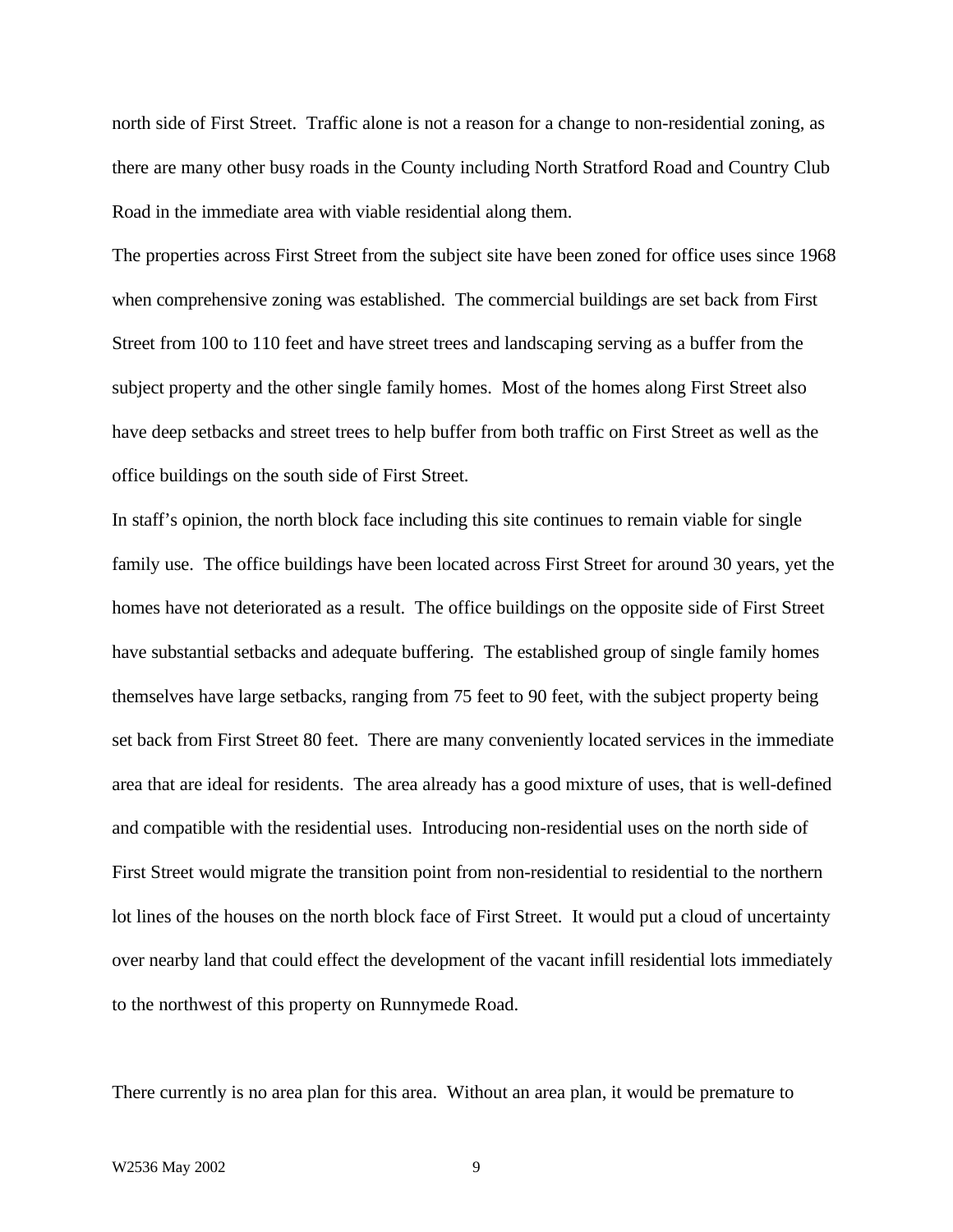extend non-residential zoning into a well-established and maintained existing residential area. There is already a good mix of uses in the area and good transitions established. Bringing office or commercial uses across First Street would encroach into the residential and act as an inappropriate precedent for such uses along the north side of First Street as well as along Springdale Avenue, Country Club Road, and North Stratford Road.

### **FINDINGS**

- 1. The petition is a proposal to convert an existing single family residence to NO-S office.
- 2. Street trees and setbacks currently provide a transition between the existing offices and residential properties.
- 3. Approval of the petition would set a precedent for nonresidential uses along the north side of First Street as well as along Springdale Avenue and North Stratford Road. Such conversion would add to the existing traffic congestion.
- 4. The north side of First Street in this area remains viable for single family use.
- 5. Without an area plan, it would be premature to extend non-residential zoning into a wellestablished and maintained existing residential area.

### **STAFF RECOMMENDATION**

### Zoning: **DENIAL**.

Site Plan: Staff certifies that **the site plan meets all code requirements**, and recommends no additional conditions.

**PUBLIC HEARING** March 14, 2002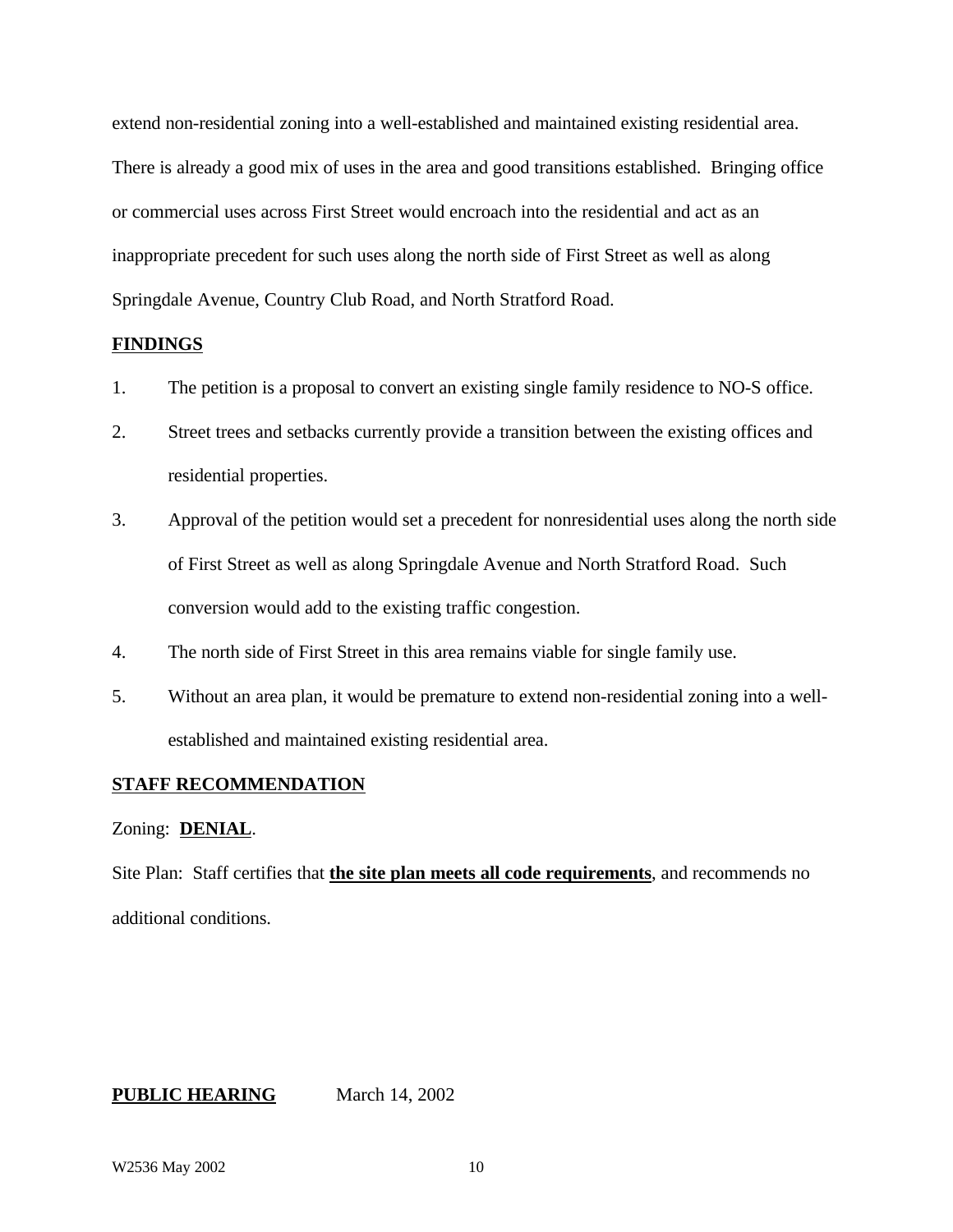### FOR:

Chad Davis, 2040 Georgia Avenue, Winston-Salem, NC 27104 Represent my family and East Coast Capital.

- We just entered into a contract for the property next door to this site. We have every intention of moving forward to pursue the same course that Ms. Ferguson is pursuing. It's a stark contrast between the eight-story commercial buildings to single family.
- The reality is that when you walk out your front door here, you're looking at eight-story commercial buildings which are enormous.
- We have done considerable successful rehabilitation of older buildings like these. *Legacy* supports this adaptive reuse of residential structures. That is our intention for this property.
- There are a lot of supporters for this. Considering that we just entered into contract a couple days ago, we have only been able to talk with a few neighbors. They have been very positive, but we would like to be able to talk with all of them. Request continuance so we can work with Ms. Ferguson and neighbors.
- James L. Miller, 1905 West First Street, Winston-Salem, NC 27104
	- I represent my family. Our family is not opposed to this rezoning. We certainly appreciate the character of the neighborhood. We've lived here 36 years. I think the character from Springdale Avenue to First Street is already shot because of the stuff across the street. We aren't going to be in our house forever. This site was on the market for a long time.
- Edna Mauney, 1915 West First Street, Winston-Salem, NC 27104 My property joins the Ferguson property. I moved here 32 years ago. It was a nice residential area then, but is not now.
	- This section of First Street is no longer residential.
- Evelyn B. Ferguson, 3405 Lockhurst Court, Pfafftown, NC 27040 (petitioner) I'm an RN and a Realtor/Broker.
	- We purchased this property way back in November, mostly as an investment property. I have thought about renting rooms to other nurses or residents or about moving in and having a home occupation.
	- We were approached by many who want to rent our property as office space.
	- It is obvious that people don't view this property as residential any more. That is why we requested rezoning.
	- Compared traffic counts for different uses that would be possible for this site.
	- My family is from the Philippines where the culture encourages family and friends to drop in anytime they wish. We like to "party" by gathering in large groups for such things as spaghetti and sodas. Since we have large families, this greatly increases noise and traffic.
	- If this use is for something like neighborhood office, you would have fewer occupants. The proposed uses would limit hours to weekdays, 9 a.m. to 5 p.m., and there wouldn't be a problem with noise or traffic after 5 o'clock or on weekends.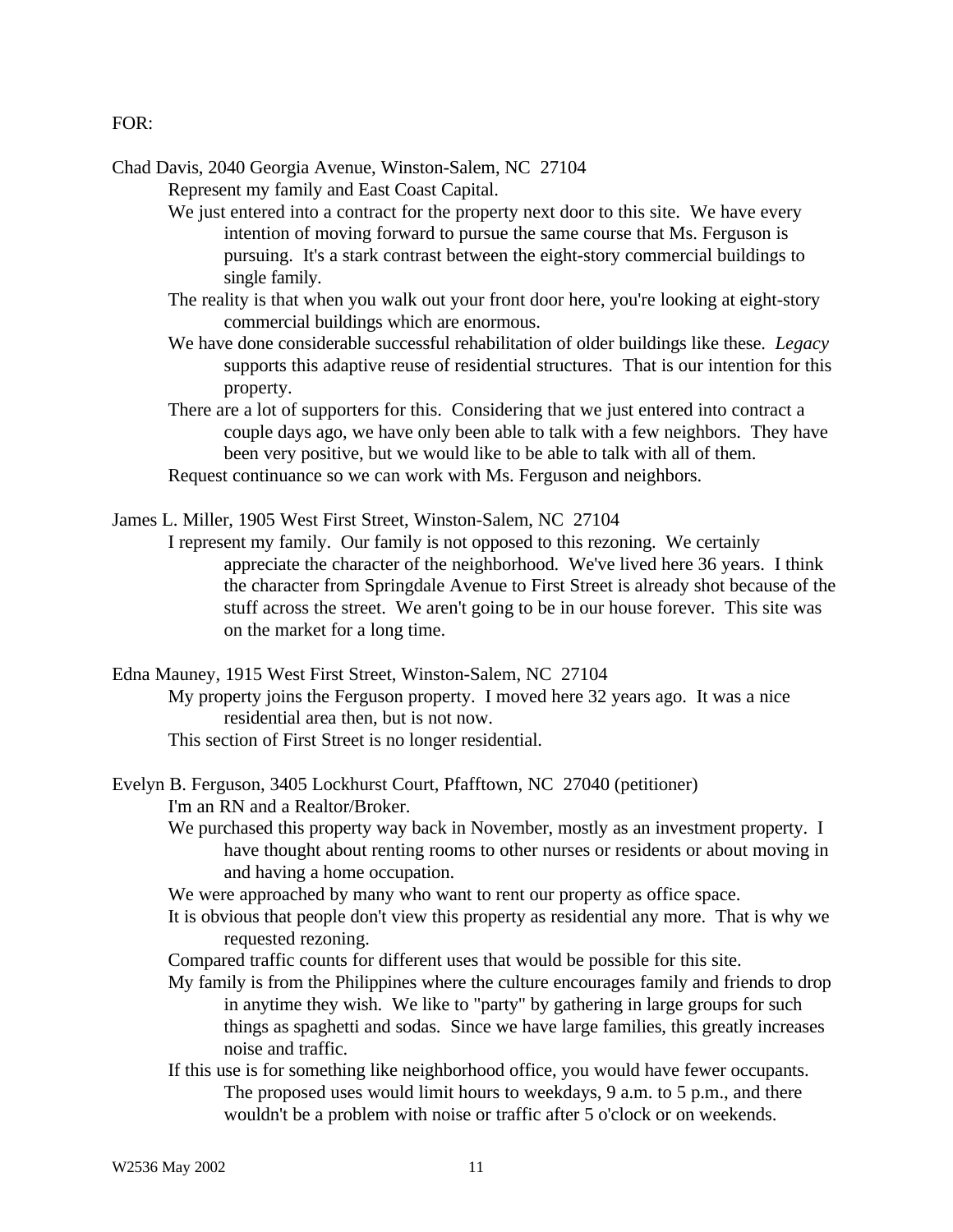## AGAINST:

Ceres Wood, 1952 Runnymede Rd, Winston-Salem, NC 27104 When I found out about this rezoning, my perception of the property I was buying (directly behind the project site) significantly decreased. It would be a financial hardship for me to sell the property. I'm an architect, have worked in planning and commercial development. There is currently a very clear line between commercial and residential. Let's not fool ourselves. We've already heard from the neighbors along First Street who are already interested in rezoning their properties. This would create a domino effect. I think the best and highest use of this would be residential. All I've heard of benefits is that it would be good financially for a few people. Dennis Hatchell, 1875 Runnymede Road, Winston-Salem, NC 27104 We are here as a neighborhood to ask you to deny this request. If this is going to be an office or commercial, it will require employees and customers.

There is no street, no alley, no buffer. There will be parking lots against single family residences.

Cindy Rothschild, 409 Wynhaven Lane, Winston-Salem, NC 27104

Own 1960 Runnymede. We bought this lot almost a year ago hoping to build a home here. So I'm very opposed to rezoning this. First Street is a very natural divide between a commercial area and a residential area. As a potential homeowner, I'm not at all looking forward to seeing a parking lot in my back yard. I don't think that the interests of Winston-Salem and our wonderful residential neighborhoods should suffer for commercial development.

Bob Laws, 1916 Runnymede Road, Winston-Salem, NC 27104 We are very much opposed to any commercial encroachment across First Street. Ms. Ferguson purchased the property in November 2001. Stratford Park is also in the area. Mr. Davis has already indicated he would like to rezone his house as well. Please deny this.

Louis Davis, 118 Springdale Avenue, Winston-Salem, NC 27104 Concerned about parking, lighting.

We chose this neighborhood because we considered it to be one of the most beautiful neighborhoods in the community.

We feel this would seriously devalue our property. More than that, the aesthetic value of the neighborhood would be negatively impacted.

Bill Sullivan, 1901 Runnymede Road, Winston-Salem, NC 27104 We are very concerned about the proposed rezonings. Submitted a petition signed by 130 people against this rezoning. Susan Gray is here today. People like her have bought lots, planned to build, then hesitated because they are in limbo about what will happen along First Street.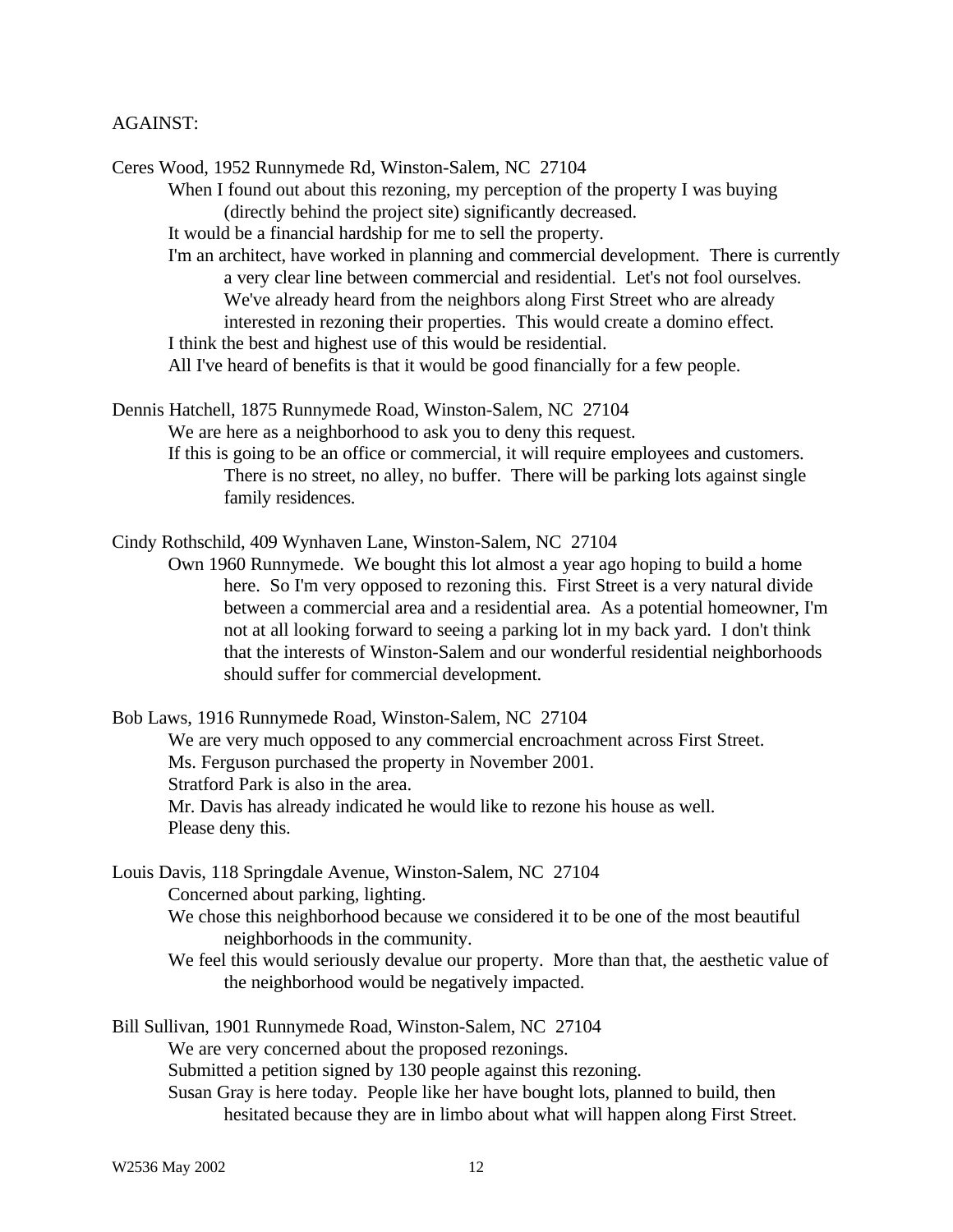Please make a strong statement that development north of First Street is limited to residential.

Barbara Lentz, 1851 Runnymede Road, Winston-Salem, NC 27104

Asked for all opponents to stand - approximately 25 people stood in opposition to this request.

We will fight vigorously each and every zoning request that comes before this board. *Legacy* supports a denial of this request.

Mr. Davis speculated that when he walked out a front door if he was living on First Street he might only see commercial structures. I would contend that he is speculating both with the money in his pocket as well as what he might see. He does not live here.

Referred to *Legacy* and the reasons it supports denial of this request.

We need to protect existing neighborhoods. The character of Runnymeade neighborhood is very strong.

The proposed property remains viable as a single family residence. Rezoning here is unnecessary and unwise.

# **WORK SESSION**

During discussion by the Planning Board, the following points were made:

- 1. In response to a query by Kerry Avant about whether the petitioner met with the neighborhood, Ms. Ferguson indicated she sent every one a letter (several in audience denied it).
- 2. Kerry Avant I understand the neighbors' concerns, but am not sure it's as clear cut as either side wishes you to think. I also think we need to consider the other properties next door at the same time if they are getting ready to apply.

MOTION: Jimmy Norwood moved denial of the zoning map amendment. SECOND: Jerry Clark VOTE:

FOR: Powell, Clark, Norwood AGAINST: Avant, King

Due to the need for further time for Mr. Bost to consider his vote, Mr. Norwood and Mr. Clark withdrew their motion and second.

MOTION: John Bost moved to continue the zoning map amendment to April 11, 2002 and encouraged the different parties to meet and discuss the properties in question. SECOND: Kerry Avant

AMENDED MOTION: During discussion which included the petitioner's agreement to continuance of this request, Mr. Bost amended his motion to continue consideration of the zoning map amendment to May 9, 2002.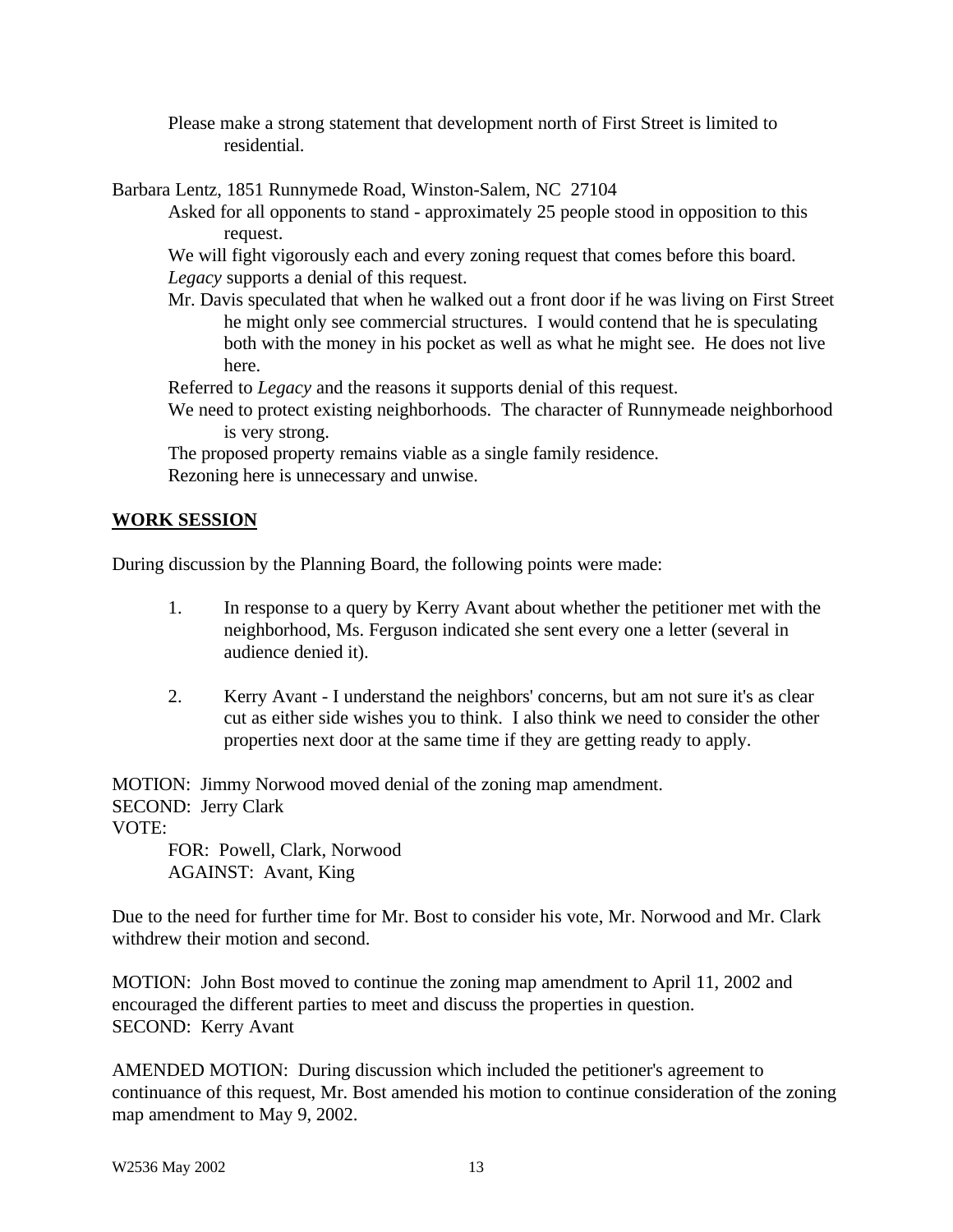SECOND: Kerry Avant amended his second. VOTE: FOR: Avant, Bost, Clark, King, Powell AGAINST: Norwood

EXCUSED: None

# **PUBLIC HEARING** May 9, 2002

David Reed presented the staff reports for A.1., A.9., and A.10. together. The public hearing for item A.1. was held and closed at the March 2002 meeting. Due to the similarity in situations between the two cases and that most concerns would be addressing both cases, the public hearings for items A.9. and A.10. were held together, with each side being allocated 24 minutes total.

## $FOR:$

Don Nielsen, 100 N. Cherry Street, Winston-Salem, NC

I represent all petitioners.

- All petitioners met with neighbors on April 11th. There weren't many questions at that time, but the neighbors indicated they would give us feedback.
- We learned yesterday that the neighborhood organization didn't want to meet with us and didn't want any more information.
- None of the petitioners have plans to hurt Runnymeade. To the contrary, they want to protect the neighborhood.
- What we've heard is a fear of any change and a lack of understanding of the difference between neighborhood office and highway business zonings.
- There would not be lighting, dumpsters, etc.
- These houses are under pressure. They are the buffer between commercial and the houses on the other side (along Runnymede). There's no reason these houses cannot be the buffer.
- These houses aren't part of Runnymede. They are part of one of the largest commercial areas in Winston-Salem.
- We will only lose three large trees.
- People don't want to live along First Street here, so the requests for rezoning will continue.

(Submitted letter stating that property values would not be hurt.)

Chad Davis, president of East Coast Capital, 301 Brookstown Avenue, Suite 300, Winston-Salem, NC 27101

We went before the neighborhood at the time and place they suggested. We were asked to wait outside for 45 minutes, at which time we were asked to gather our stuff and leave, while they would contact us later. That contact was yesterday and indicated no willingness for any change at all.

Can I get copy of his remarks?

The pieces of the puzzle rarely come together as they have here.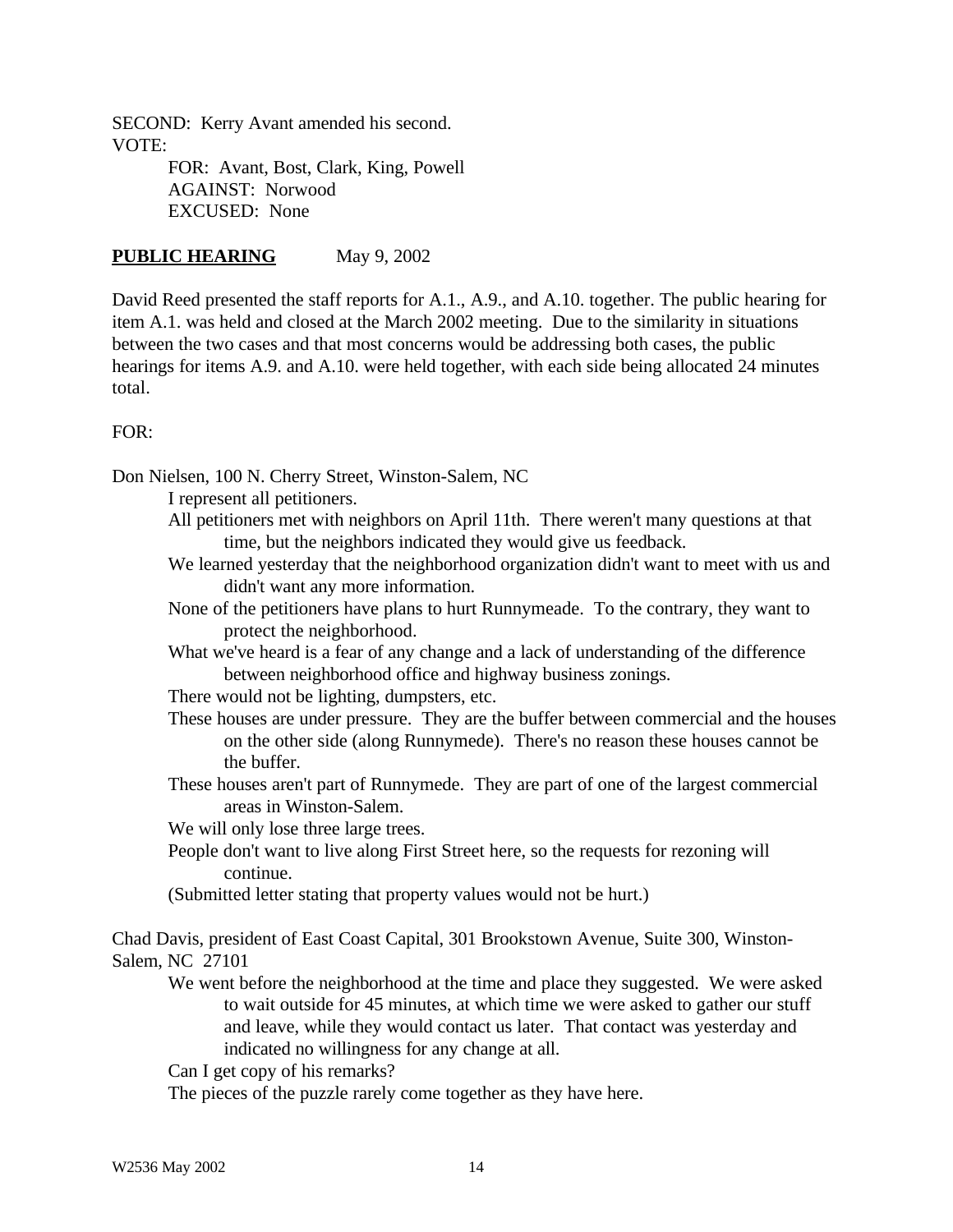Judge Tom Ross, Exec. Dir. Z Smith Reynolds, 101 Reynolda Village

The foundation has been a member of this community since 1936. We need to relocate because we need more room. We have 10 staff and need 12, so we need slightly more space. We obviously aren't a huge facility. We have occasional visitors, but usually we go out to meet our clientele.

Our meetings are not even held in our offices unless they only involve a few people.

The foundation would very much like to occupy this property.

We haven't moved in 22 years, and don't plan to move again.

Edna W. Mauney, 1915 W. First Street, Winston-Salem, NC

You have to live on First Street to really know what it's like.

We have very little buffer between our houses and the commercial area.

We can walk all over our homes without light at night because there's so much light from the commercial area.

Our doctor's office is across the street, but we can't cross it on foot.

We've operated a beauty shop in my house since 1965 and never had a problem.

The homeowners on Springdale and Runnymede are second and third owners - they knew what was here when they bought.

Please approve of our rezoning as a neighborhood office.

I don't feel we'll infringe on Runnymede - we'll be a protector for them.

(Don Nielsen submitted photos and original letter from Ms. Fishburne.)

### AGAINST:

Steve Calaway, 1330 Ashley Square, Winston-Salem, NC 27103

Asked those in opposition to stand - approximately 55 people stood.

- Submitted petitions totaling 299 names of those in opposition to rezoning each of the three three cases to NO-S.
- The staff report indicates it's likely to grow if we rezone these properties. It's likely to grow as far as the railroad tracks toward town.
- The people are here. They have shown their wishes. There may be somebody there who has misconceptions about what's going to happen, but these folks know what these cases represent and what the impact will be.
- We don't want any traffic to the north. We do not want a back-yard driveway tying these properties together. Submitted list of conditions they want if the cases are approved.
- We don't want to see any traffic going to the north. We want a negative access easement toward Runnymede. We want a negative access easement towards Springdale. We do not want a backyard driveway tying these three properties together to put other than residential traffic on Springdale. That's not proposed here, but we don't want to see it here now or in the future.
- We don't want any additions, modifications, or replacements of these structures now or ever. It's against the ordinance. We don't know what we're going to do, but we don't want parking in the back yard. We want it in the front yard where the other cars are.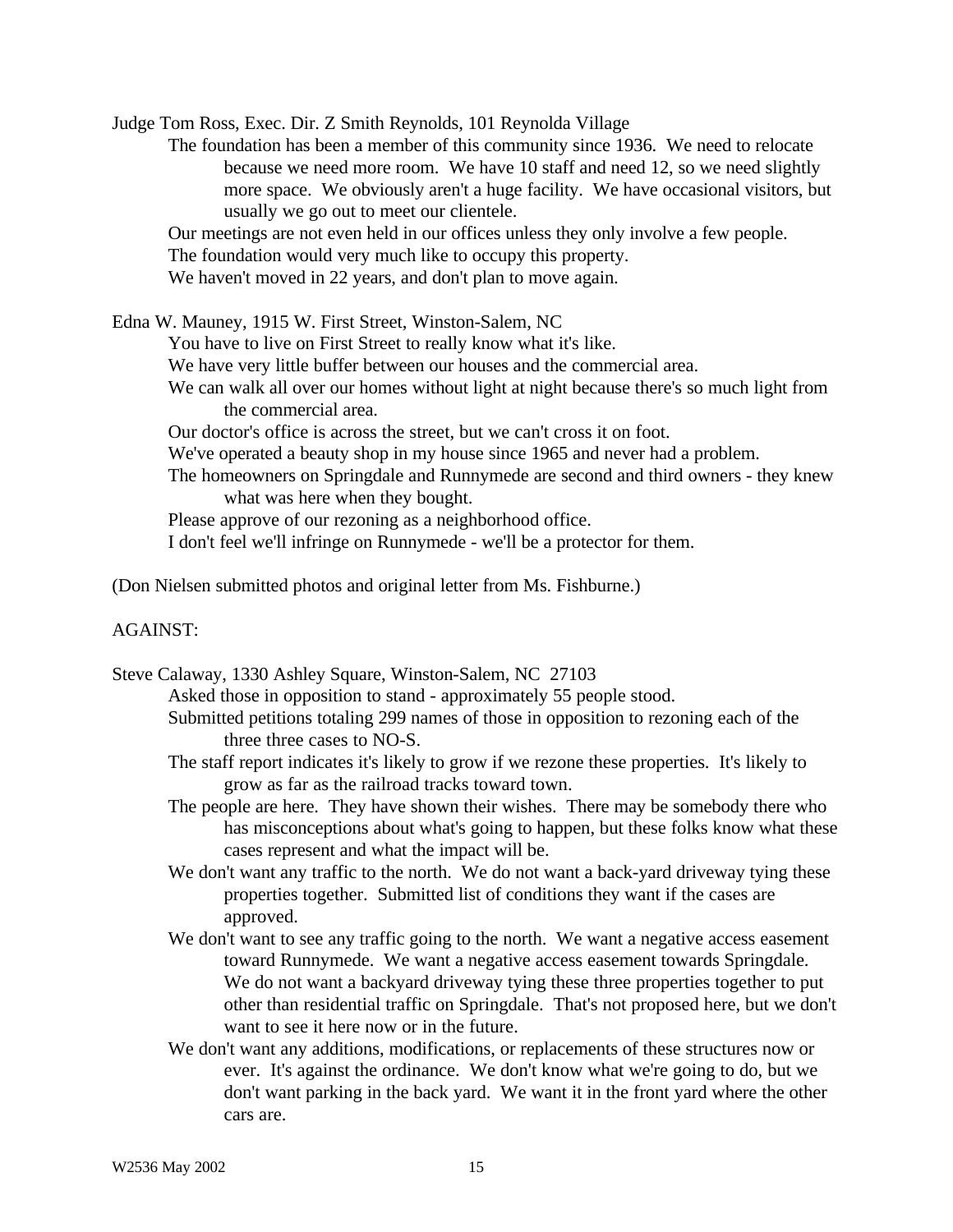Hydrologist needs to deal with the water.

Properties need to be gated.

Dumpsters were taken off the site plan. We don't want dumpsters.

Lights need to be directed away from houses.

First Street is currently 26% over capacity with these properties as residential.

We don't want an encroachment of offices or mixed use into their neighborhood.

Lou Davis, 118 Springdale Avenue, Winston-Salem, NC 27104

I abut two of the properties under consideration.

- Submitted letter of opposition. The language is too soft after what I've heard this afternoon.
- We did meet with the proponents. We said right from the start that our concern is the precedent this might set and almost any proposal would not address that concern.
- We came up with options, but those options are not options we are willing to live with whether they be office or commercial. We don't want those uses to cross First Street toward us.

I don't see any reason to move that line from their properties to mine.

- Most of these issues have been well dealt-with by the Planning staff. They are professionals and should be listened to.
- The Mauney's have not tried to sell their property. They are trying now because of the opportunity being presented to them by a developer.

We chose our house very carefully because of a bad experience in another city.

- We are typical of a type family which WS has been claiming to want to attract to this area.
- We have been forced to put no parking signs on our street because people were parking on both sides of the streets.

The commercialism will spread. We're here listening to three requests, not just one. Traffic is already too intense.

- We have several neighborhood associations represented here. Neighborhoods as a group are against this. We are very protective of our neighborhoods.
- Good neighbors are the best form of safety. Businesses are not good neighbors because they aren't there 24 hours a day. Businesses only look out for themselves and only between 9 and 5.
- Once the change is made, it's irreversible. Today no lighting may be required, but the first time someone is attacked in the park, lighting will go up.

Sometimes smart growth means no growth.

Give careful consideration to this. This is a resource that needs to be preserved.

Astra Stroebel, 1952 Runnymede Road, Winston-Salem, NC 27104

I abut Ms. Ferguson's property.

I feel surrounded by everything that's going on.

When I bought my home, I assumed it would always be surrounded by other homes. A couple months ago I tried to sell my house, but the buyers backed out because of the turmoil over these zoning requests. Since that time, my plans have changed and I have decided to keep my home. I'm strongly opposed to this request. I don't want to look at large numbers of cars.

What I'm most disturbed about is the nature of the neighborhood being changed. I won't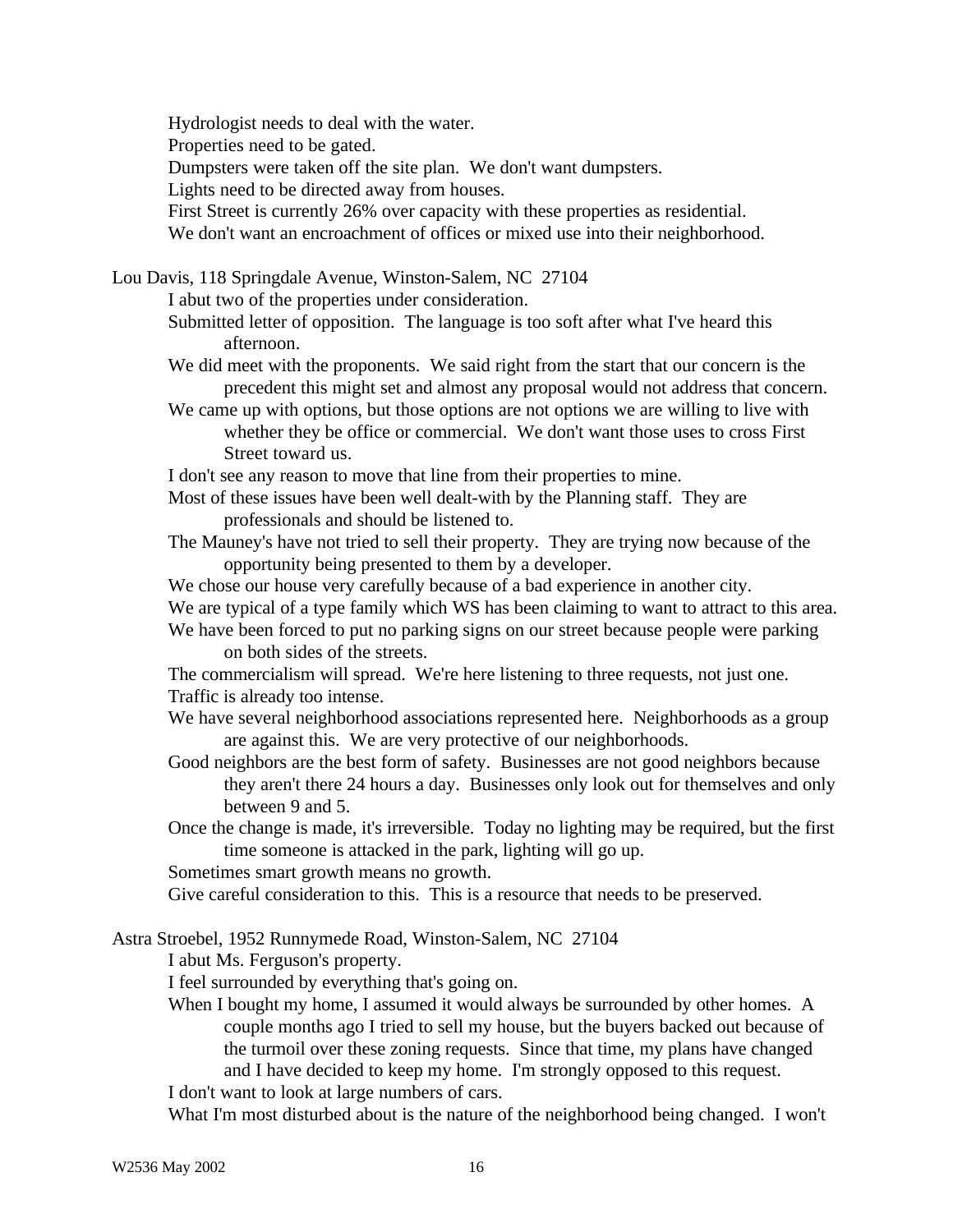have the security of knowing there are neighbors here who I can talk with over the fence or who are protecting their homes at night. Business neighbors mean vacant structures and parking lots.

- Like my neighbors, I value this well-established neighborhood. I like living in the City and the proximity to the stores, hospitals and entertainment. I want to continue to live in the city, but it isn't safe, healthy, or enjoyable if we allow this type of intrusion. We should minimize this type of impact on solid and historic neighborhoods.
- It seems we as a city would want to protect beautiful neighborhoods like this one. First Street is currently a good dividing line. There's no good reason to extend it into Runnymede.

Bob Law, 1952 Runnymede, Winston-Salem, NC 27104

Live next to Esther.

I almost adjoin these properties. I certainly can see into these properties from my site. These proposals are objected to by a whole community, not just adjoining neighbors. Just because your property may be a little more valuable if it's rezoned isn't good reason to

rezone land.

We aren't objecting to Reynolds Foundation coming in - we're making objection to the character of the property being changed by rezoning. It appears that Winston-Salem has had a very clear line of residential and commercial established by this side of first street going through to Country Club Road, all the way down to Silas Creek Parkway, and they just don't see any need or evidence for change. The Taylor property has never been offered for sale, from what he knows. Public records show that they even objected to prior petitions to rezone the property. Ms. Ferguson acquired her property in November 2001 and it had never been listed for sale.

It appears the only reason the petitioners are requesting this rezoning is for financial gain. We only made suggestions because we want the most protection if the rezonings are

granted. We don't want the rezonings.

We have tried to dialogue with the petitioners. That's how they knew to come to the church.

I'm just here with my community to ask you to deny these petitions and go by the recommendation made by the Planning Staff.

Debra Sizemore, 125 Hearthside Drive, Sherwood Forest, Winston-Salem, NC

We are trying to move back into this area. I've spent \$195,000 for a lot. I had no idea this mess was going to happen. It has broken my heart. I had written each of you a letter stating why I think you need to oppose this rezoning. My property will not be worth \$195,000. I do want the Taylor home to stay beautiful. It hasn't been offered for sale residentially. I really feel taken advantage of. I paid top dollar for a residential property and then they filed for rezoning.

Three petitioners will gain financially. Many of us will lose financially.

#### **WORK SESSION**

Ms. Sizemore bought her lot from the Taylors.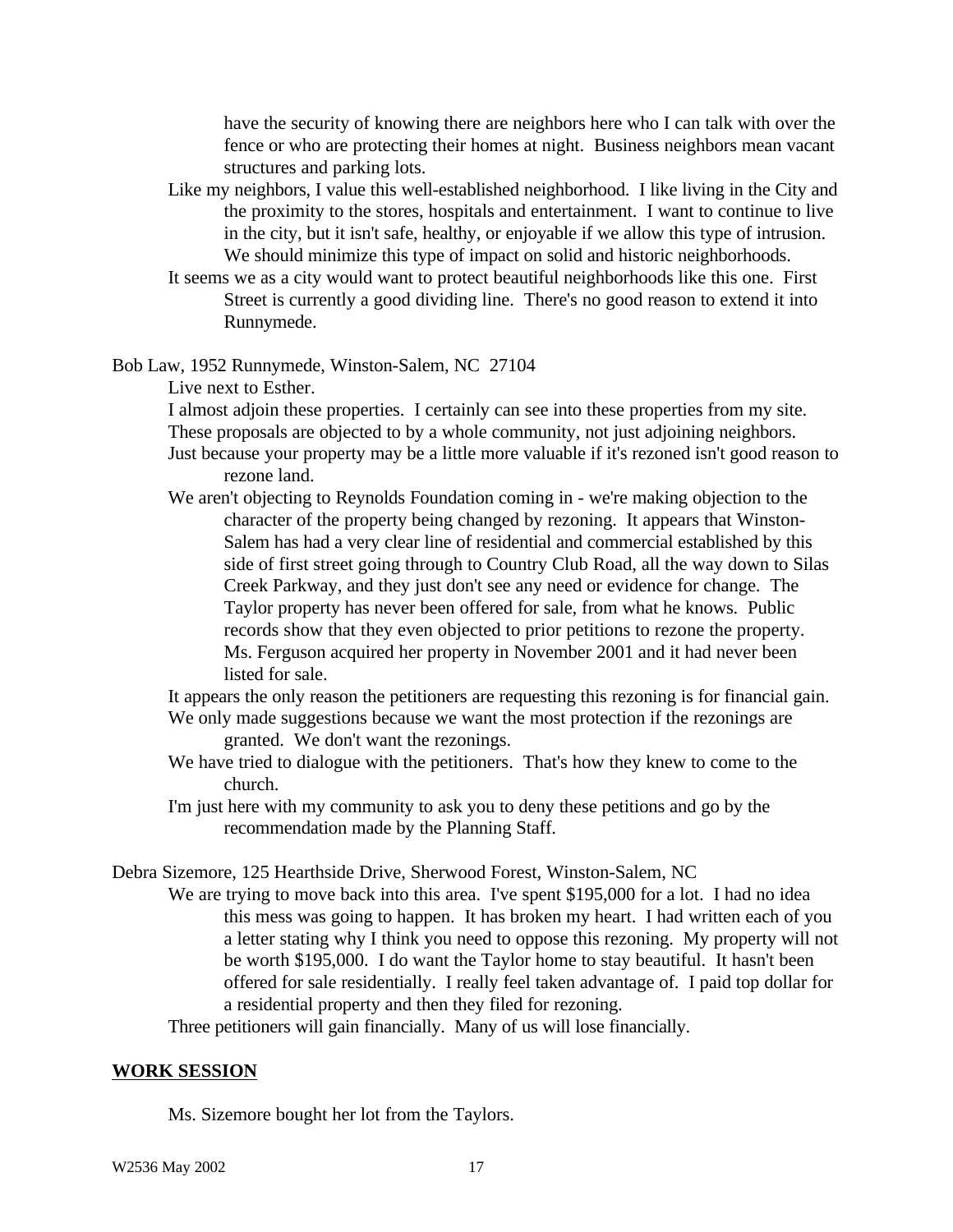Are all four of the lots behind the Taylor home sold now? They are individually owned according to the tax maps.

Kerry Avant - question for staff - I'm surprised to see no additional conditions. Given all that we've heard about screening, lighting, buffers, etc., I'm kind of surprised and taken aback that there aren't any additional conditions. Not only do we have to vote on the rezoning request, but we have to vote on the site plan. That puts the burden back on the board to come up with the conditions or deny the site plan or let it go through without conditions.

Any new NO-S structure has limitation of parking to the side or the rear. At the interdepartmental review, it was suggested that the two eastern properties share a drive-way and pull the commercial driveway between those two structures, but they were not interested in pursuing that. Basically, with NO zoning district has a number of conditions and that is why you don't see as many written up individually. The question came down to whether or not the Boards are going to be supportive of NO Zoning being here. NO Zoning is a restrictive zoning, so there are a number of conditions placed on the district itself. There must be low intensity signage, and other things that one might see as conditions placed on other types of development such as lighting.

If a NO-S zoning is approved, and down the road the structures were taken down, what type of structure could go up there? Would there be restrictions on height that type of thing? The NO-S district would require that any new structure be less than 4,000 sq. ft. It would presume that there would have to be some type of site plan amendment for that, if the structure were torn down and something new were put in. No changes can be made to this site plan without coming back for a hearing. It also goes back to the point about negative access easements. The site plan itself can really only allow access at the point shown, so there is really no need to have a negative access easement.

What could these homes be used for under the existing zoning?

Mr. Avant asked if staff could be clear about what these homes could be used for under the existing zoning? What other type uses, other than family living? Staff replied that the primary use would be single family. Family group home is allowed, but it is allowed in all single family residential districts, regardless of what district it is in. Mr. Avant asked if a company, such as Baptist Hospital bought one of these properties when it was on the market and wanted to turn it into a group home, would there be a public hearing for that?

Staff stated that it would have to be a family group home A, which is a very limited scale of group home operation and there are some use conditions. Staff believed that they would not have to go back through the Zoning Board of Adjustment review.

Mr. Avant asked if, under that scenario, would they be able to change or alter the parking for the group home?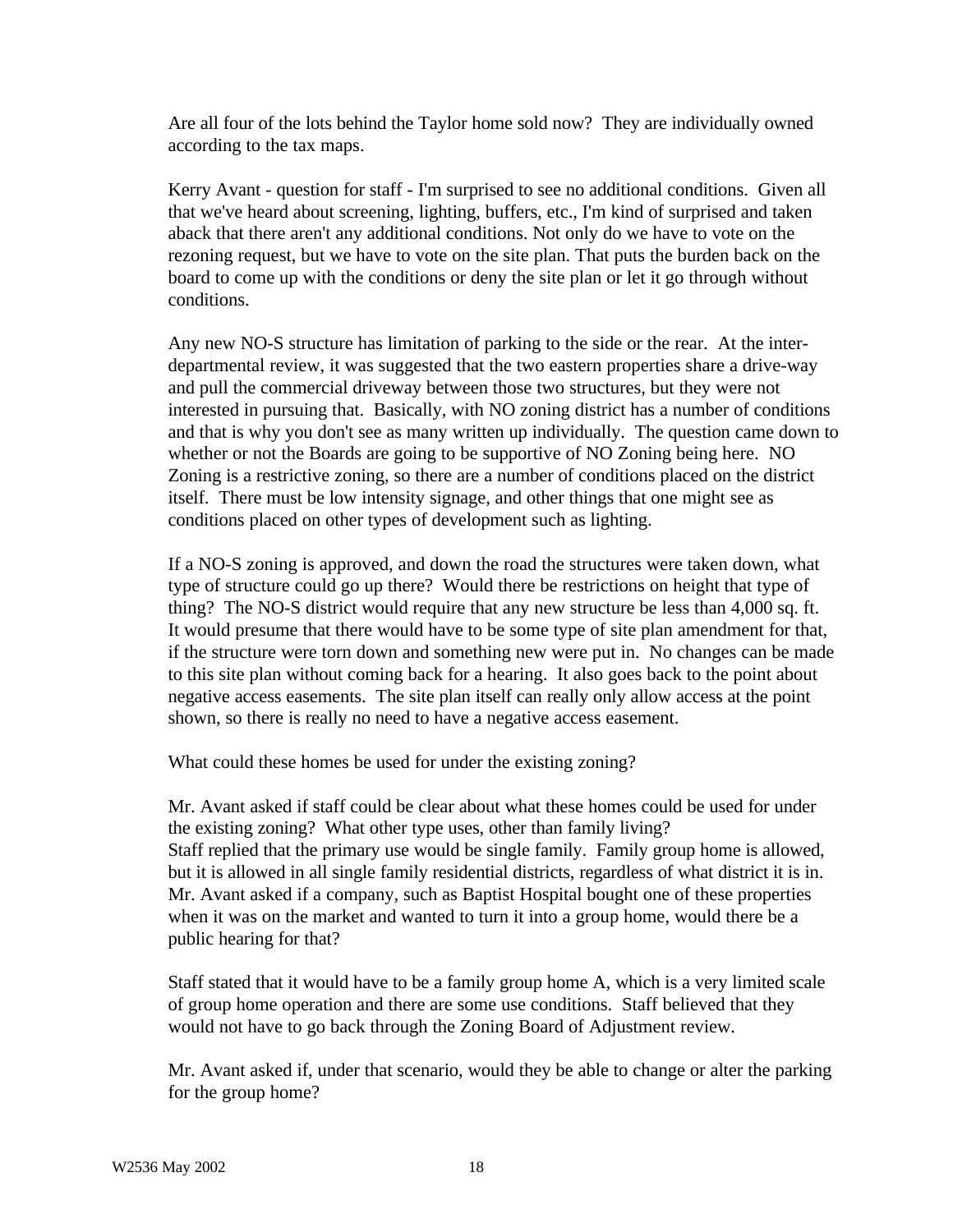Staff stated that he did not see why that couldn't be done, but staff was not sure of any special type of conditions that would go along with that.

Tim Gauss stated that there was a quirk with the Family Group Home that was associated with a text amendment that was adopted not too long ago. There is a provision that was taken in from Federal Law to ensure civil rights so that handicap persons are not denied access from housing opportunities, to allow them to petition some kind of relief of zoning requirements where it is determined that it presents a barrier to affordable housing or housing for handicapped persons. We don't have a precedent for that, but that is a technical possibility.

Mr. Avant stated that if the houses went on the market, there is no way of knowing that it would be sold to someone that would occupy it as a residence.

Staff stated that they believed that to be true.

Mr. Avant wanted to be sure everyone knew that the existing zoning does not mean that they would remain residential, owner occupied structures going forward.

Tim Gauss stated that there were some other options in the single family district.

John Bost stated that he had requested a continuance last time for the sake of community dialogue. He stated that as late as this morning, he felt that this was a really wonderful potential transition from the commercial property, back into the residential, but my concern last time was the tension that seemed to be between the neighbors and the opportunity for community dialogue seems to have occurred. The Z. Smith Reynolds of the Taylor home would be a phenomenal use and yet the purchase of those lots behind the Taylor home were made in good faith, and then, he didn't really see the site plan is accomplishing some of the things that might have come out of the community dialogue. From his perspective, what he was asking to happen has happened. For that reason, I would offer a motion for denial.

Staff stated that the board would need to keep the cases in the order that they had been submitted.

Item 1. Zoning map amendment of Larry W. Ferguson and Evelyn B. Ferguson from RS-12 to NO-S (Offices, Miscellaneous; Professional Office; and Combined Use): property is located on the north side of West First Street west of Springdale Avenue (Zoning Docket W-2536).

MOTION: John Bost moved for denial. SECOND: Terry Powell VOTE: FOR: Bost, Clark, Doyle, Folan, Norwood, Powell AGAINST: Avant, King EXCUSED: None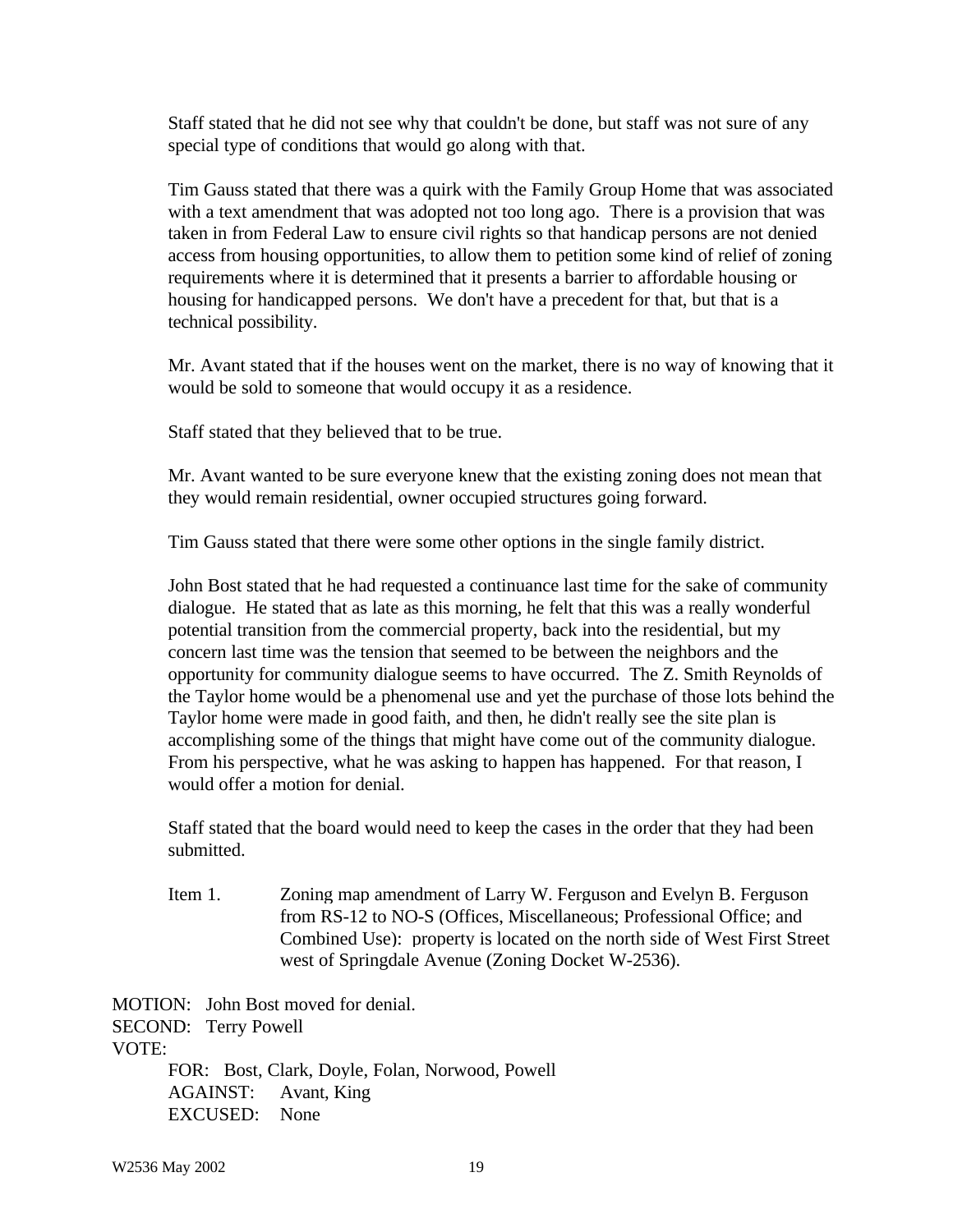The question was raised if the site plan was conforming due to the requirement for a variance.

David Reed stated that there is a surveyors note on there, however, when a property is rezoned, the building set backs are automatically forgiven. It would need to be verified with the Inspections staff that in a zoning case, typically a buffer yard that can't be wide enough, does have to get a variance. But, a structure that is already too close to the property line is automatically forgiven, so the surveyor put the note on there, but that is not actually a requirement.

Mr. Norby stated that Mr. Gough was present and could confirm that if the Board needed that confirmation.

Mr. Gough confirmed what Planning staff had stated previously.

SITE PLAN MOTION: Kerry Avant made a motion to deny this site plan because he believed that the parking in the rear could be oriented differently and away from the rear property line.

SECOND: Jimmy Norwood

VOTE:

| FOR:          | Avant, Bost, Clark, Doyle, Folan, King, Norwood, Powell |
|---------------|---------------------------------------------------------|
| AGAINST: None |                                                         |
| EXCUSED: None |                                                         |

- Item 9. Zoning map amendment of East Coast Capital, Inc. for property owned by Blucher E. Taylor Trustee and Frances S. Taylor Trustee from RS-12 to NO-S (Residential Building, Single Family; Professional Office; Offices, Miscellaneous; Medical and Surgical Offices; Non-Store Retailer; and Governmental Offices): property is located on the north side of West First Street and east side of Runnymede Road (Zoning Docket W-2542).
- MOTION: John Bost stated that he felt that this property poses the most threat to the neighborhood and from which the lots were sold in good faith, so he moved for denial.

SECOND: Terry Powell

VOTE:

FOR: Bost, Clark, Doyle, Folan, Norwood, Powell AGAINST: Avant, King EXCUSED: None

SITE PLAN MOTION: Kerry Avant moved for approval. SECOND: John Bost VOTE: FOR: Avant, Bost, Clark, Doyle, Folan, King, Norwood, Powell AGAINST: None

W2536 May 2002 20